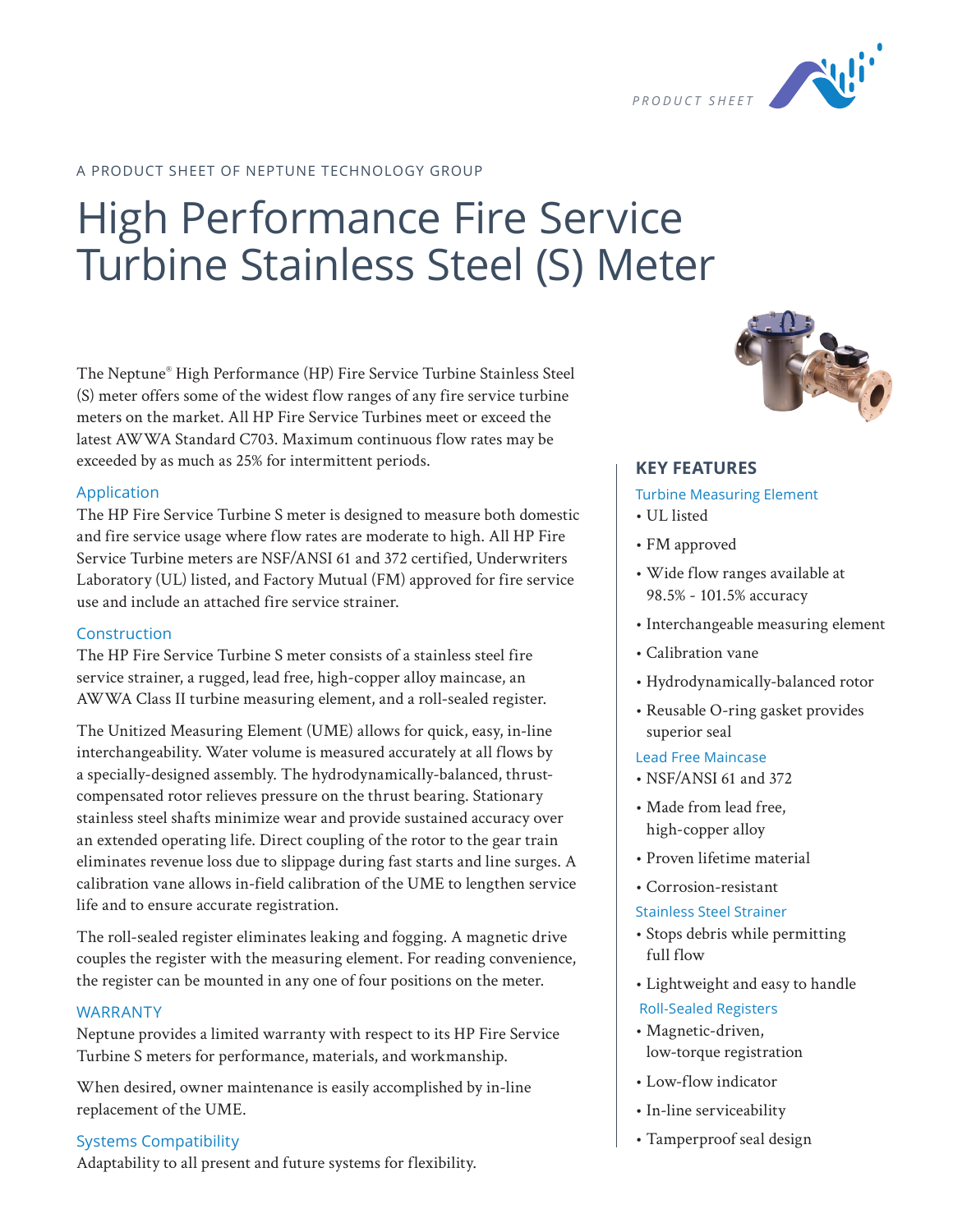## *3" HP TURBINE ACCURACY 3" FIRE SERVICE TURBINE S*







## *4" HP TURBINE ACCURACY 4" FIRE SERVICE TURBINE S*





## *6" HP TURBINE ACCURACY 6" FIRE SERVICE TURBINE S*

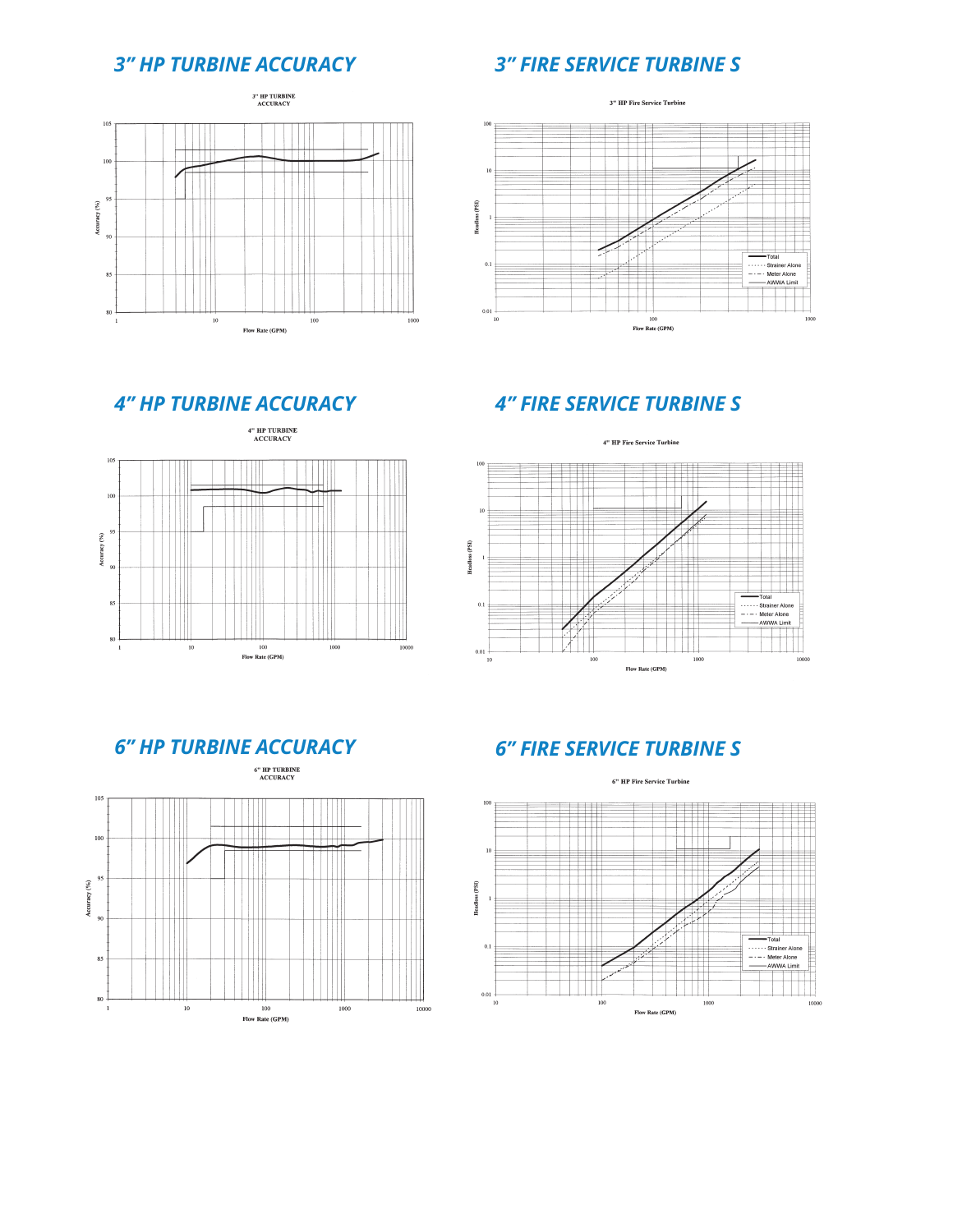## *8" HP TURBINE ACCURACY 8" FIRE SERVICE TURBINE S*





## *10" HP TURBINE ACCURACY 10" FIRE SERVICE TURBINE S*



*These charts show typical meter performance. Individual results may vary.*

## *Registration*

| <b>Registration (per sweep hand revolution)</b> |                     |               |           |            |  |  |  |
|-------------------------------------------------|---------------------|---------------|-----------|------------|--|--|--|
|                                                 |                     | $3''$ & $4''$ | 6"        | 8" & 10"   |  |  |  |
| 1,000                                           | Gallons             |               | $\sqrt{}$ | √          |  |  |  |
| 100                                             | Gallons             | $\sqrt{ }$    |           |            |  |  |  |
| 100                                             | <b>Cubic Feet</b>   |               | $\sqrt{}$ | $\sqrt{ }$ |  |  |  |
| 10                                              | Cubic Feet          | $\sqrt{ }$    |           |            |  |  |  |
| 10                                              | <b>Cubic Metres</b> |               | $\sqrt{}$ | $\sqrt{ }$ |  |  |  |
|                                                 | Cubic Metre         | $\sqrt{ }$    |           |            |  |  |  |
| <b>Register Capacity (6-wheel odometer)</b>     |                     |               |           |            |  |  |  |
|                                                 |                     | 3'' 8.4''     | 6"        | 8" & 10"   |  |  |  |
| 1,000,000,000                                   | Gallons             |               | $\sqrt{}$ | V          |  |  |  |
| 100,000,000                                     | Gallons             | $\sqrt{ }$    |           |            |  |  |  |
| 100,000,000                                     | Cubic Feet          |               | $\sqrt{}$ | $\sqrt{ }$ |  |  |  |
| 10,000,000                                      | Cubic Feet          | $\sqrt{ }$    |           |            |  |  |  |
| 10,000,000                                      | <b>Cubic Metres</b> |               | $\sqrt{}$ | $\sqrt{}$  |  |  |  |
| 1,000,000                                       | <b>Cubic Metres</b> | V             |           |            |  |  |  |